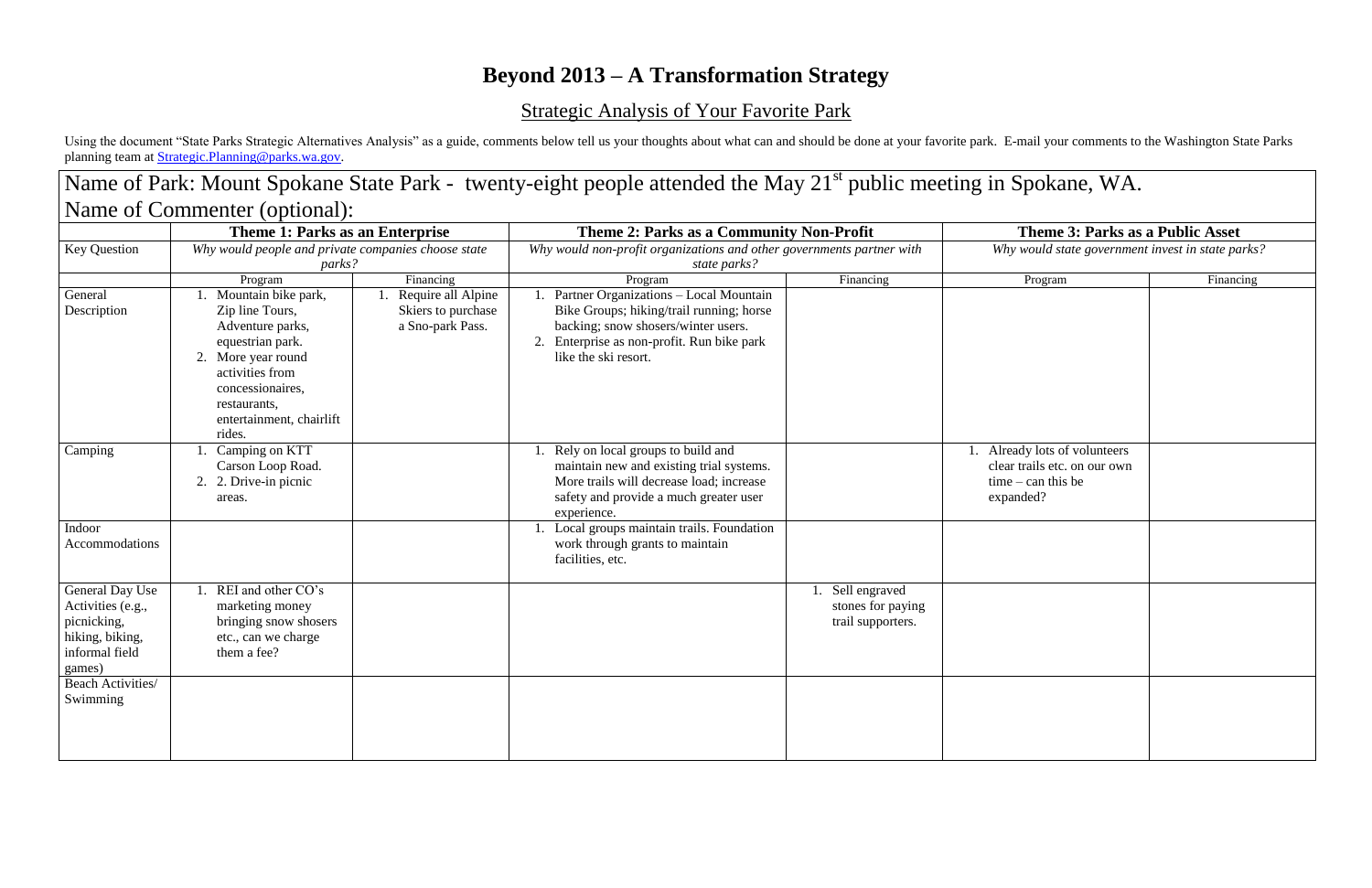| Theme 3: Parks as a Public Asset |  |
|----------------------------------|--|
|                                  |  |
|                                  |  |
|                                  |  |
|                                  |  |
|                                  |  |
|                                  |  |
|                                  |  |

| Marine                         |                                 |                    |                                          |                       |
|--------------------------------|---------------------------------|--------------------|------------------------------------------|-----------------------|
| Recreation/                    |                                 |                    |                                          |                       |
| Boating                        |                                 |                    |                                          |                       |
|                                |                                 |                    |                                          |                       |
|                                |                                 |                    |                                          |                       |
| Interpretation/                |                                 |                    |                                          |                       |
| Education                      |                                 |                    |                                          |                       |
|                                |                                 |                    |                                          |                       |
|                                | Theme 1: Parks as an Enterprise |                    | Theme 2: Parks as a Community Non-Profit | <b>Theme 3: Parks</b> |
|                                |                                 |                    |                                          |                       |
| Natural Systems<br>Stewardship |                                 |                    |                                          |                       |
|                                |                                 |                    |                                          |                       |
|                                |                                 |                    |                                          |                       |
|                                |                                 |                    |                                          |                       |
| Historic                       |                                 |                    |                                          |                       |
| Preservation                   |                                 |                    |                                          |                       |
|                                |                                 |                    |                                          |                       |
|                                |                                 |                    |                                          |                       |
|                                |                                 |                    |                                          |                       |
| Pre-Historic                   |                                 |                    |                                          |                       |
| Archeological                  |                                 |                    |                                          |                       |
| Protection                     |                                 |                    |                                          |                       |
|                                |                                 |                    |                                          |                       |
| Winter Recreation              | 1. Summer use of ski            | 1. Daily fee in X- |                                          |                       |
|                                | area/lifts. Restaurant;         | country ski area-  |                                          |                       |
|                                | Mt. skiing; childcare.          | per person.        |                                          |                       |
|                                |                                 |                    |                                          |                       |
| <b>Special Events</b>          |                                 |                    |                                          |                       |
|                                |                                 |                    |                                          |                       |
|                                |                                 |                    |                                          |                       |
|                                |                                 |                    |                                          |                       |
|                                |                                 |                    |                                          |                       |
| Park Commerce                  |                                 |                    |                                          |                       |
|                                |                                 |                    |                                          |                       |
|                                |                                 |                    |                                          |                       |
|                                |                                 |                    |                                          |                       |
| Visitor Safety and             |                                 |                    |                                          |                       |
| Law Enforcement                |                                 |                    |                                          |                       |
|                                |                                 |                    |                                          |                       |
|                                |                                 |                    |                                          |                       |
|                                |                                 |                    |                                          |                       |